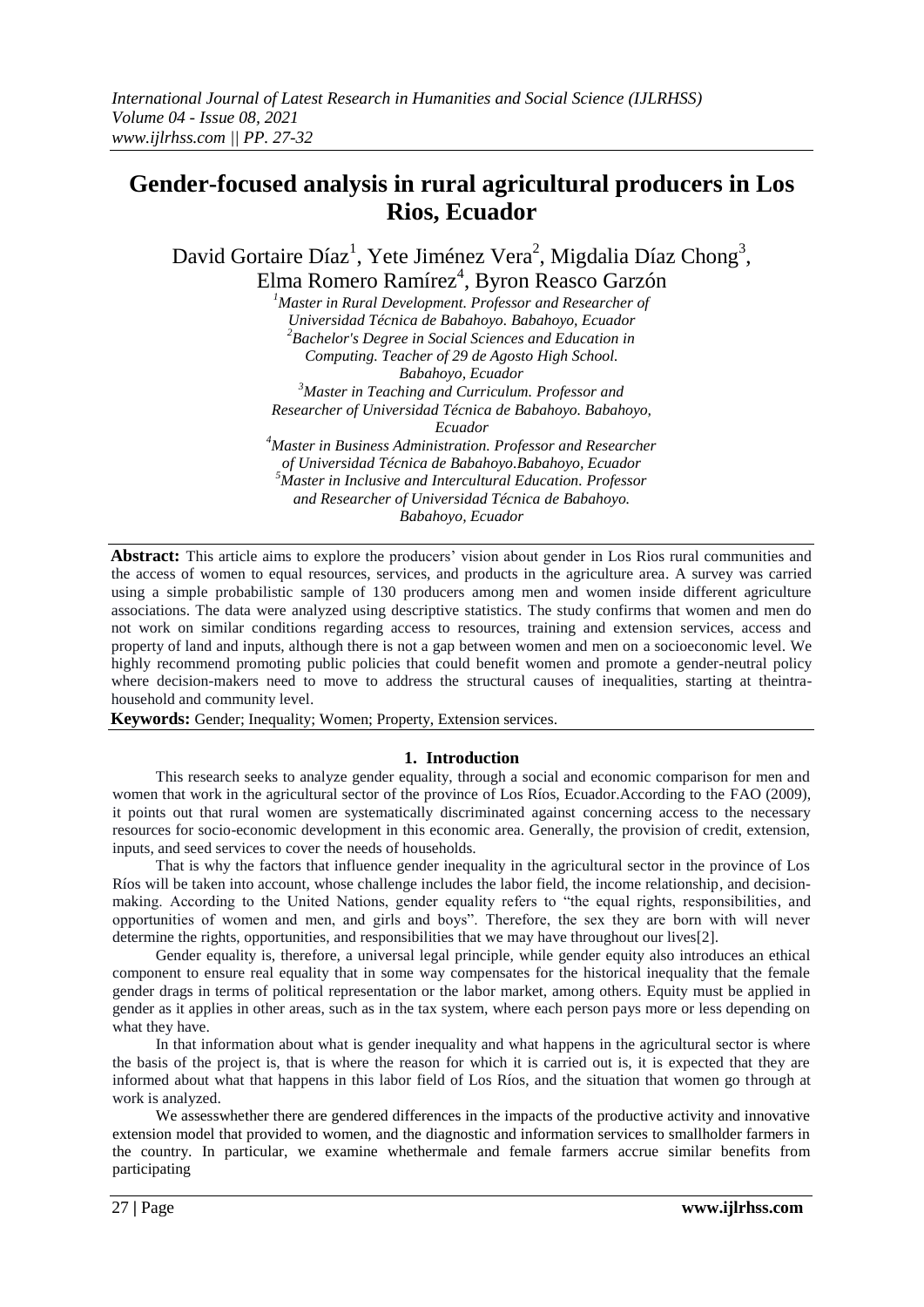in associations and communities while working as producers in rural areas[3].

#### **2. Literature Review**

Despite significant work to enhance women's empowerment in agriculture, women remain marginalized acrossthe globe[4].In many countries, women form a substantial part of the agricultural labor force. They constitute about 30 to 80% of the rural agrarian labor force and contribute to about 60% - 80% of the total food production[5]. A clear example of gender inequality in the agricultural sector is also presented, which is as follows: In the case of coffee, women need most of the labor in the early stages of production, including care of the plant, the harvest, and its processing. Jobs such as the collection of beans and their classification have a direct impact on the quality of the coffee and the price that can be charged for the sale. Women excel in these tasks and their contribution, therefore, directly influences the income of coffee marketers. Their role, however, is rarely seen in agricultural supply chains - they earn less than men.

Aside from the social and administrative bias against women, they are also denied equal access to education, training, extension contacts, and information, which in turn, worsen their plights as women[6]. On the other hand, gendered institutional, information and knowledge-related constraints also contribute to women's limited uptake of agricultural technologies. Management and the operation of irrigation equipment require adequate knowledge and skills training. However, women smallholders in Ethiopia have little access to extension and training as a result of gendered institutional biases[7]. Agricultural extension services are provided primarily to men, and female-headed households receive less extension advice than male-headed households[8].

Many agricultural development interventions aim to empowerwomen alongside goals to improve agricultural productivity andincome; reduce poverty, hunger, and undernutrition; and improvehealth outcomes. Despite this growing commitment to genderequality and women's empowerment among funders and implementersof agricultural development projects and the proliferationof women's empowerment measures, consistent approaches formeasuring women's empowerment in agricultural developmentprojects are lacking. Appropriate metrics are needed to assesswhether these projects are achieving their goals[9].

Women's contribution to agriculture keeps escalating, estimated to be more than half of all agricultural outputs and forming about 80% across agricultural countries [10]. Yield gaps and production inefficiencies confronting smallholder farmers can be traced partially to unequal access and distribution of agricultural resources. This notwithstanding, current interventions remain handicapped in addressing unequal access and control over essential agricultural resources and inputs[11].

Bridging this gender gap is vital for accelerated agricultural development. Gender differences affect the distribution of agri- cultural resources. Food security and household welfare constitute critical indicators of human development. Ironically, they are negatively affected by differential inter and intra-household gender relations[12].

#### **3. Methods**

This research is predominantly descriptive with the objective of support the main hypothesis presented at the beginning of this research.

Peer-reviewed articles were conducted in a systematic method in April 2021 in Science Directwhich was used to retrieve documents through hand search, mostly for related articles when carrying the lecture of the articles. Initially, search syntax was developed using the following key search terms "inequality AND agriculture AND gender". This search protocol yielded cases from the academic (e.g., scientific journal articles, dissertations) and gray (e.g., project reports) literature. It did not include non-scholarly materials (e.g., blogs, newspaper or magazine articles, pamphlets).

A semi-structured questionnaire was used to gather information about the investigation of farmer entrepreneurial types. The survey was conducted in the households of the participant's prior request for written consent. These data were obtained from a survey conducted across the agriculture producers in Los Rios, which included items based on qualitative interviews. The sample was a simple random probability sampling of 133 surveyed farmers (with confidence: 90% and error: 7%), where the primary purpose of the survey was to investigate attitudes towards the production activity (farm size and products) and farmer characteristics (demographics).

For statistical analysis, after tabulating the information, the aim is to present the results of the main survey information using descriptive statistics. As the study is qualitative and quantitative-based, different types of variables are studied, such as quantitative: (number of hectares, production), dichotomous (demographics, accounting-related), scalar (agrees with… decision making, participation), and binomials (gender, association). It was planned to carry out a structured analysis of the information obtained, to generate an explanatory model appropriate to the reality of small-scale producers in the province.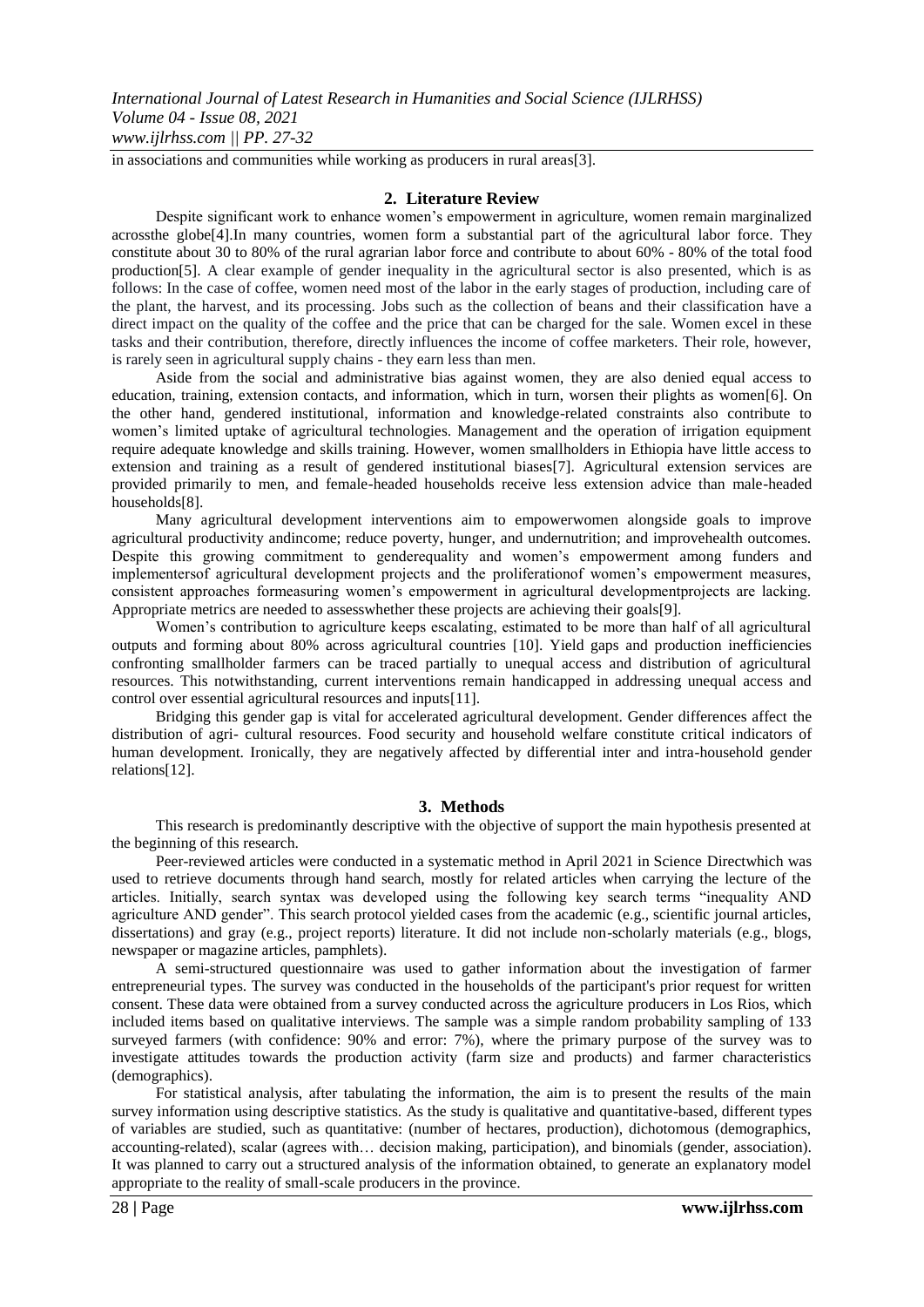*International Journal of Latest Research in Humanities and Social Science (IJLRHSS) Volume 04 - Issue 08, 2021 www.ijlrhss.com || PP. 27-32*

## **4. Results**

A quantitative and qualitative analysis was developed using descriptive statistics to explain the results obtained from the study population. Mainly, the aim was to support the hypothesis with the data collected in a synthesized method. This study managed to collect data in 10 different cities of the province, reaching 78 communities, where small-scale agricultural producers are concentrated, as can be seen in Figure 1:



**Figure 1:** Sampled communities in Los Ríos

Initially, we presented some demographic information regarding the surveyed producers which represents approximately Male = 82.31% and Female = 17.69%.In Table 1,we aimed to detail the participation of women, mainly producers couple, and daughters that intervened in the production processes.

| <b>Education Level</b> | Male<br>$(n=82.3\%)$ | <b>Female</b><br>$(n=17.7\%)$ |
|------------------------|----------------------|-------------------------------|
| Couple                 | 72.5%                | 18.5%                         |
| <b>Sons</b>            | 82.5%                | 75.6%                         |
| Daughters              | 64.5%                | 72.8%                         |
| Parents                | 12.5%                | 9.4%                          |
| Single producers       | 5.0%                 | 56,0%                         |

**Table 1:**Family members intervened in production processes

We could infer women's participation in the production process and also, in the agriculture value chain is high. They have no property, but they are equally responsible for the production process as men. Mostly, men in Los Rios get an additional job, while women oversee the crops. This is not institutionalized, mostly men figure as the main role in agriculture, resting importance to the woman's effort. Table 2 will help us to identify the role of women in their local community.

| <b>Table 2:</b> Role of women in associations and community |       |        |       |                  |       |                 |  |
|-------------------------------------------------------------|-------|--------|-------|------------------|-------|-----------------|--|
|                                                             |       | Agree  |       | <b>Undecided</b> |       | <b>Disagree</b> |  |
| <b>Indicator</b>                                            | Male  | Female | Male  | Female           | Male  | Female          |  |
| Active Participation in Associations                        | 69.0% | 75.0%  | 21.0% | 25.0%            | 10.0% | $0.0\%$         |  |
| Decision Making in Associations                             | 66.0% | 25.0%  | 24.0% | 75.0%            | 10.0% | $0.0\%$         |  |

29 **|** Page **www.ijlrhss.com**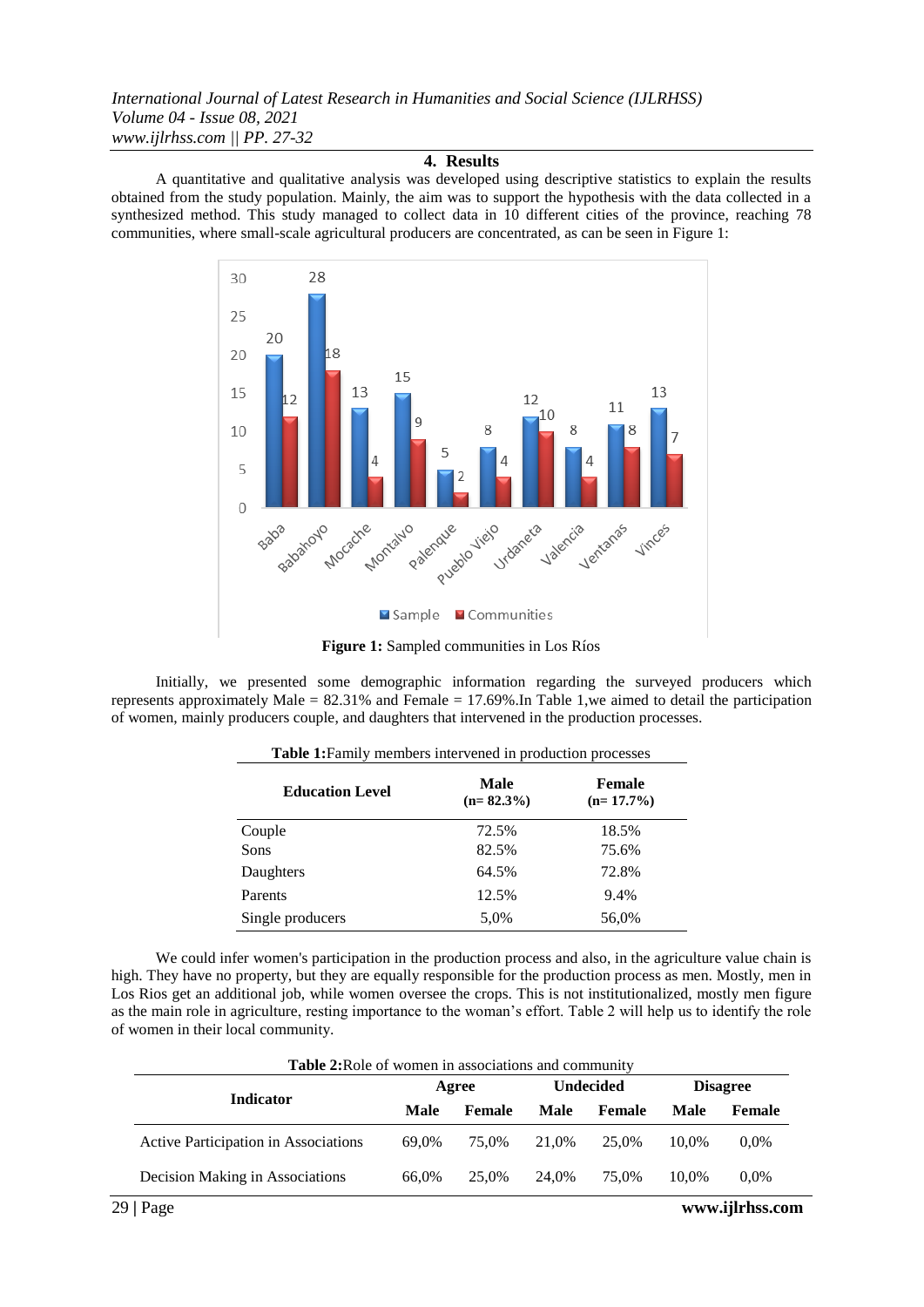*International Journal of Latest Research in Humanities and Social Science (IJLRHSS) Volume 04 - Issue 08, 2021 www.ijlrhss.com || PP. 27-32*

| Decision Making in Community | 40.0% | 55.0% | 60.0% | 35.0%   | $0.0\%$ | 10.0%   |
|------------------------------|-------|-------|-------|---------|---------|---------|
| Legal Member of Association  | 76.0% | 17.0% | 14.0% | $6.0\%$ | 10.0%   | $0.0\%$ |

As male as female producers were questioned about the role of women inside their associations and communities. Most associations don't have many women as legal members. However, they comply an important role in the right performance. Men consider that women have active participation and decision-making in the associations, however, women consider they can participate but they can't participate as much in the decisionmaking. Equally important, men consider they have enough female members in their associations, but females consider they can't be part of it easily. While the decision-making in the communities, women can partly participate in it. Those are situations that must change in order to reach a better level of development in equal conditions.

Finally, we built a demographic table that presented the economic and educational situation of men and women in those communities.

| Table 4: Top livestock products produced and consumed |                             |                        |  |
|-------------------------------------------------------|-----------------------------|------------------------|--|
| <b>Education</b>                                      | <b>Male</b><br>$(n=82.3\%)$ | Female<br>$(n=17.7\%)$ |  |
| Complete School                                       | 27%                         | 22%                    |  |
| Incomplete School                                     | 16%                         | 11%                    |  |
| Complete High School                                  | 23%                         | 44%                    |  |
| Incomplete High School                                | 17%                         | 17%                    |  |
| <b>Complete University</b>                            | 10%                         | 0%                     |  |
| Incomplete University                                 | 11%                         | 6%                     |  |
| Postgraduate                                          | 1%                          | 0%                     |  |
| <b>Income</b>                                         |                             |                        |  |
| Poverty Line                                          | 10%                         | 0%                     |  |
| Minimum Salary                                        | 51%                         | 61%                    |  |
| <b>Basic Family Basket</b>                            | 23%                         | 17%                    |  |
| Higher than Family Basket                             | 16%                         | 22%                    |  |
| <b>Agriculture and Property</b>                       |                             |                        |  |
| Leaseholder                                           | 16%                         | 17%                    |  |
| In charge                                             | 2%                          | 6%                     |  |
| Lent by relative                                      | 2%                          | 11%                    |  |
| Owner with title                                      | 31%                         | 56%                    |  |
| Owner without a title                                 | 8%                          | 11%                    |  |
| Owner with right of possession                        | 9%                          | 0%                     |  |

Agricultural producers in Los Rios are developed in similar economic and social conditions, where they can cover mostly a minimum salary to feed theirs owns. Regarding education as many males as women have similar education levels, and also regarding income where most producers are in the line of a basic salary. Regarding property women have more property in percentage but not in real numbers. Only 13 of 23 women surveyed have land to make their production, while 33 producers are men. The inequality is presented in this province, where if the access and resources were similar for men and women, women would participate more actively in this area and could generate more benefits for their houses.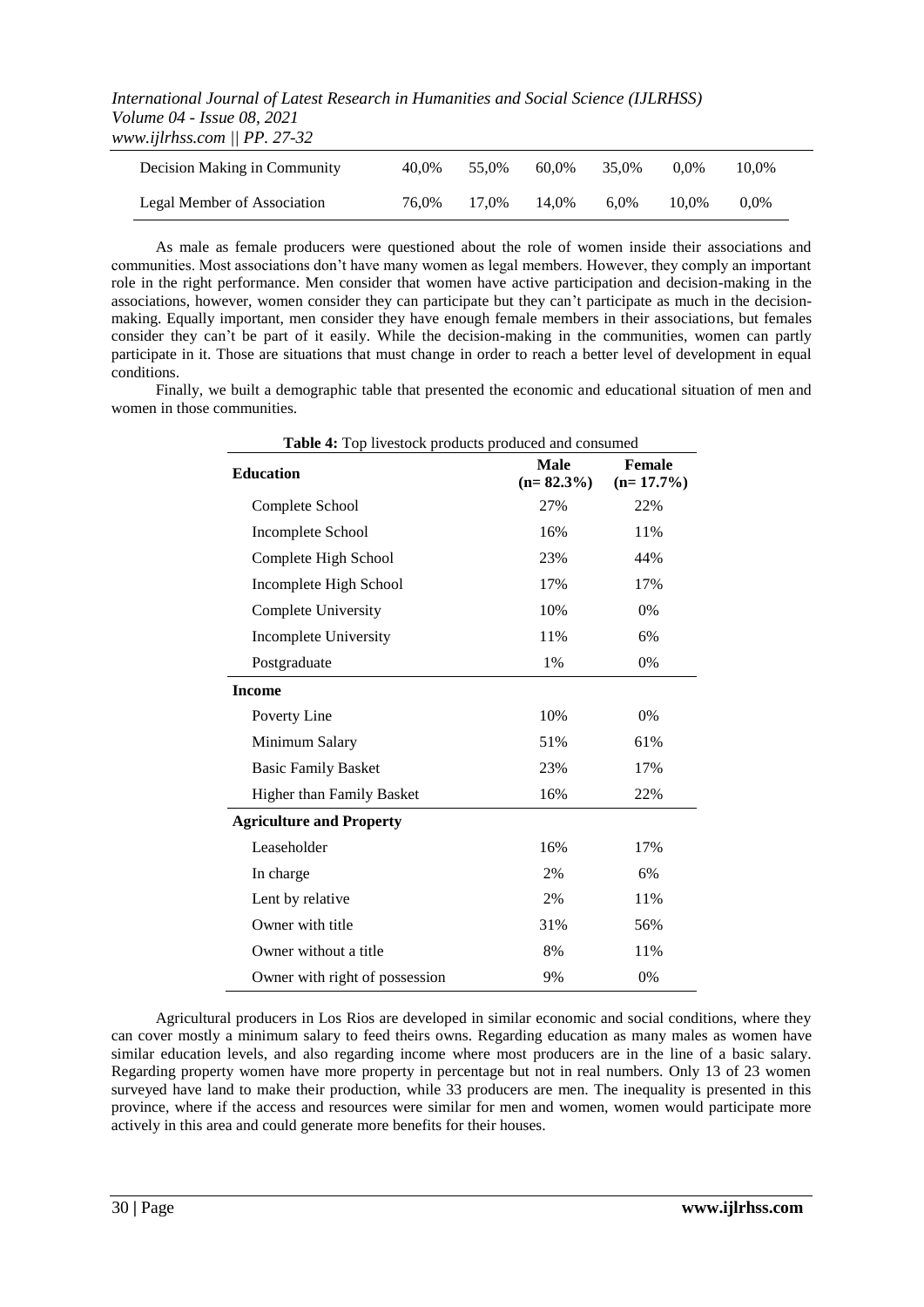#### **5. Discussion**

The investigation demonstrates what has been conceptualized in the contested agronomy framework women do have not similar access to resources and land as it was explained before in the literature review [8]. This study shows that different marriage systems affect women's access to agricultural inputs and rural institutional services. Women in monogamous marriages possess limited access and decision-making rights over agricultural inputs and land as they work under the supervision of their husband, who is acknowledged as the household head[7].

Results indicate that our hypothesis that men would be more likely tohave access and agency over agricultural resources was mostly correct inthat gender does impact local smallholder farmer access and agency[13][4]. Participation and decision-making are low for women than men, and women are not even legally institutionalized in their agriculture associations.

#### **6. Conclusions**

In this empirical study, the gendered constraints that have a greater effect on women's smallholders' uptake have been investigated. Lack of access to credit, extension services, land, skills training, information, limited membership in cooperatives was identified as significant gendered constraints with a greater effect on women smallholders' use compared to men users.

Cooperatives should directly involve women in male-headed households as input buyers so that they can identify their input needs. Limited access to land harms women farmers' uptake of technologies, as customary laws deny them user rights and inheritance of farmland. Although legal documents allow women to access or use agricultural land, they do not enjoy recognition in practice. Changing customary laws would require the engagement of rural, regional and national organizations[7].

Future research could be essential to study better ways for giving access and resources to women. It's important to increase both women's and men's empowerment,raised the prevalence of households achieving gender parity andled to small improvements in the gender attitudes of both womenand men[14]

Many policies, including in the agriculture sector, tend to neglect the historical, cultural, and social discriminatory legacies that affectwomen. It is important to build public policies integrating gender and equality consistentlythroughout the years. Some researchers are claiming that most agricultural development efforts have been gender-neutral, but we need more action taking for the government side.

#### **References**

- [1] FAO, "Glossary On Organic Agriculture," *Food and Agriculture Organization of the United Nations2*, 2009. Glossary On Organic Agriculture%0A (accessed Dec. 31, 2018).
- [2] F. C. Galindo-Reyes, A. M. Ciruela-Lorenzo, S. Pérez-Moreno, and S. Pérez-Canto, "Rural indigenous women in Bolivia: A development proposal based on cooperativism," *Womens. Stud. Int. Forum*, vol. 59, pp. 58–66, Nov. 2016, doi: 10.1016/J.WSIF.2016.10.003.
- [3] J. A. Tambo, M. Matimelo, M. Ndhlovu, F. Mbugua, and N. Phiri, "Gender-differentiated impacts of plant clinics on maize productivity and food security: Evidence from Zambia," *World Dev.*, vol. 145, p. 105519, Sep. 2021, doi: 10.1016/J.WORLDDEV.2021.105519.
- [4] R. Witinok-Huber and S. M. Radil, "Introducing the Local Agricultural Potential Index: An approach to understand local agricultural extension impact for farmer adaptive capacity and gender equity," *World Dev. Perspect.*, vol. 23, p. 100345, Sep. 2021, doi: 10.1016/J.WDP.2021.100345.
- [5] L. O. Bello, G. Danso-Abbeam, L. J. S. Baiyegunhi, and A. A. Ogundeji, "Gender decomposition in smallholder agricultural performance in rural Nigeria," *Sci. African*, vol. 13, p. e00875, Sep. 2021, doi: 10.1016/J.SCIAF.2021.E00875.
- [6] G. M. Diiro, G. Seymour, M. Kassie, G. Muricho, and B. W. Muriithi, "Women's empowerment in agriculture and agricultural productivity: Evidence from rural maize farmer households in western Kenya," *PLoS One*, vol. 13, no. 5, p. e0197995, May 2018, doi: 10.1371/journal.pone.0197995.
- [7] M. Tsige, G. Synnevåg, and J. B. Aune, "Gendered constraints for adopting climate-smart agriculture amongst smallholder Ethiopian women farmers," *Sci. African*, vol. 7, p. e00250, Mar. 2020, doi: 10.1016/J.SCIAF.2019.E00250.
- [8] M. Buchy and F. Basaznew, "Gender-blind Organizations Deliver Gender-biased Services: The Case of Awasa Bureau of Agriculture in Southern Ethiopia," *Gend. Technol. Dev.*, vol. 9, no. 2, pp. 235–251, Jan. 2005, doi: 10.1177/097185240500900204.
- [9] H. Malapit *et al.*, "Development of the project-level Women's Empowerment in Agriculture Index (pro-WEAI)," *World Dev.*, vol. 122, pp. 675–692, Oct. 2019, doi: 10.1016/J.WORLDDEV.2019.06.018.
- [10] D. A. Ankrah, C. Y. Freeman, and A. Afful, "Gendered access to productive resources evidence from small holder farmers in Awutu Senya West District of Ghana," *Sci. African*, vol. 10, p. e00604, Nov.